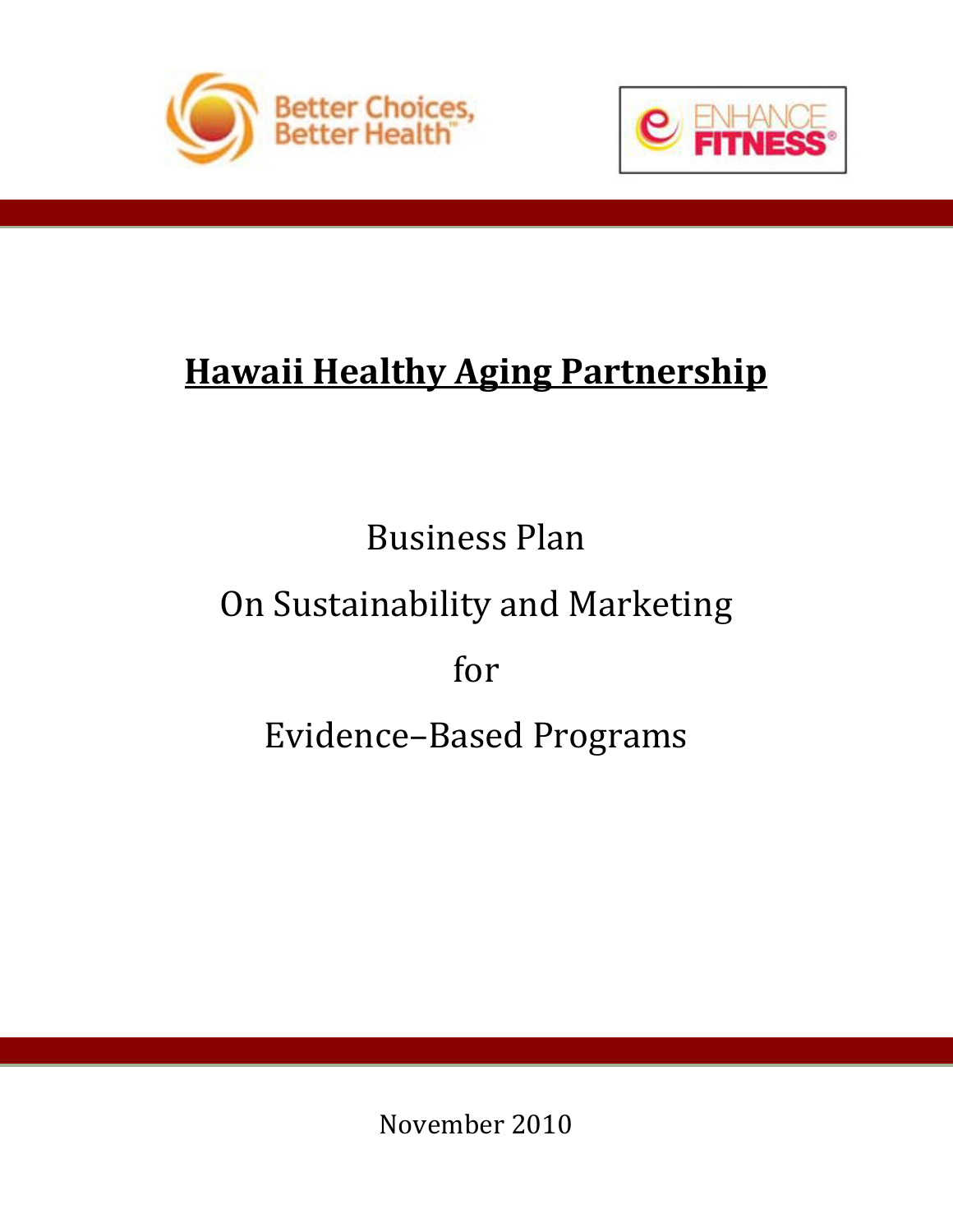## **TABLE OF CONTENTS**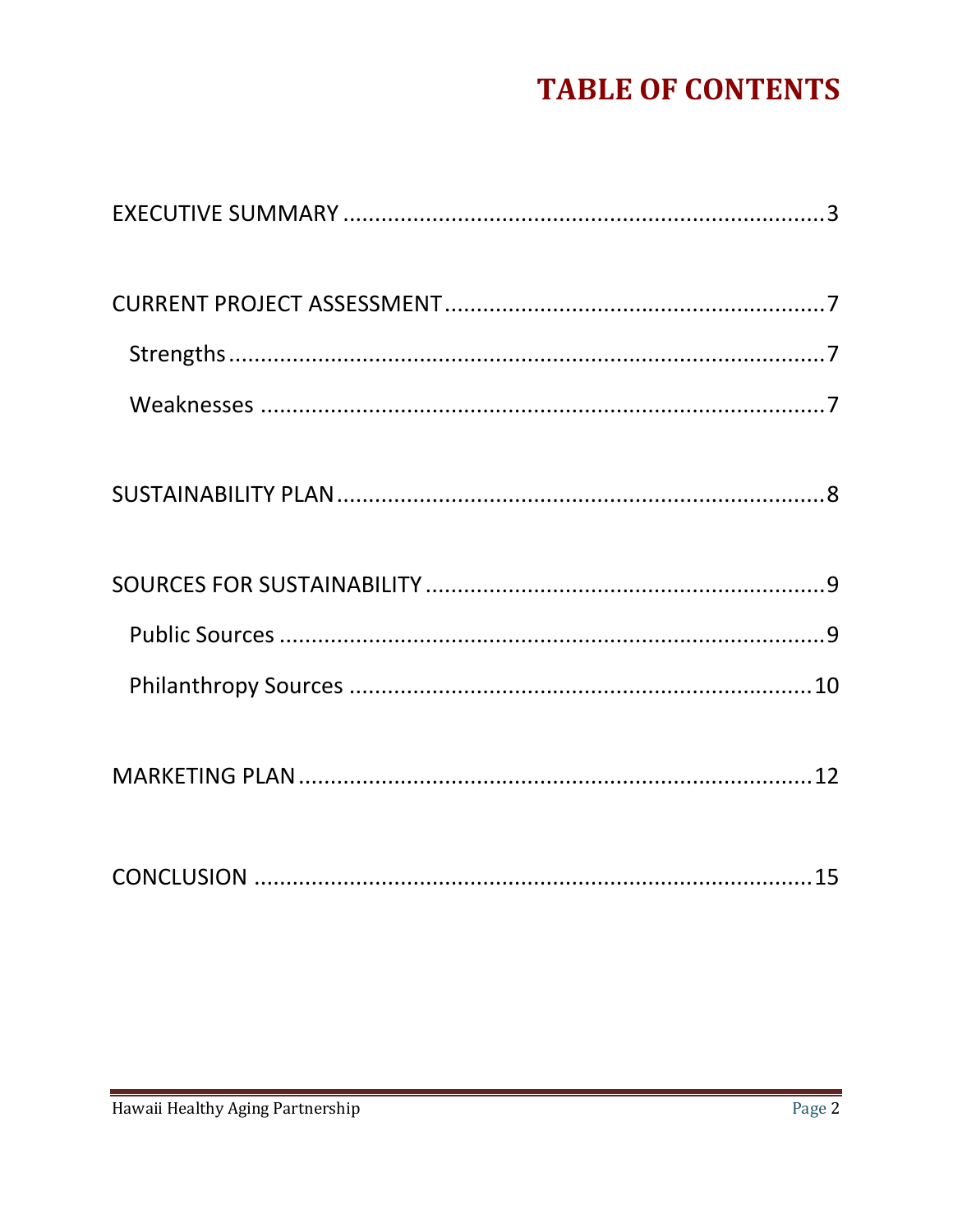## **EXECUTIVE SUMMARY**

<span id="page-2-0"></span>The Hawai`i Healthy Aging Partnership (HAP) is a coalition of 40+ partners dedicated to embedding evidence-based health promotion programs into the Hawai`i's Aging Network (i.e., the network of public and private organizations that guide and deliver services to older adults in Hawai`i). The HAP was established in 2003 via collaboration between the Hawai`i Department of Health, the Executive Office on Aging (EOA), the Area Agencies on Aging, University of Hawai`i, and various provider agencies. The HAP believes that making health promotion programs widely available to older adults will help control chronic disease burden in Hawai`i.

HAP uses a community-based participatory approach to engage federal, state, and local government and aging-focused community networks and organizations with the mission of improving the health status of Hawai`i's multicultural population of older adults. With the goal of reducing the morbidity and delaying premature mortality for Hawai`i's older adult residents, the HAP creates the structure necessary for community level change in the area of increased physical activity and improved nutrition.

The National Council on Aging (NCOA) provided grant funds to the State of Hawaii for the promotion and advancement of statewide access to CDSMP and other EB programs by building the capacity and sustainability and expanding the courses offered and sustained.

The consultant contract funded though NCOA is specifically for the coordination of the overall goals and objective of the NCOA Sustainability Grant, and development and implementation of a business work plan for sustainability of CDSMP and EF statewide.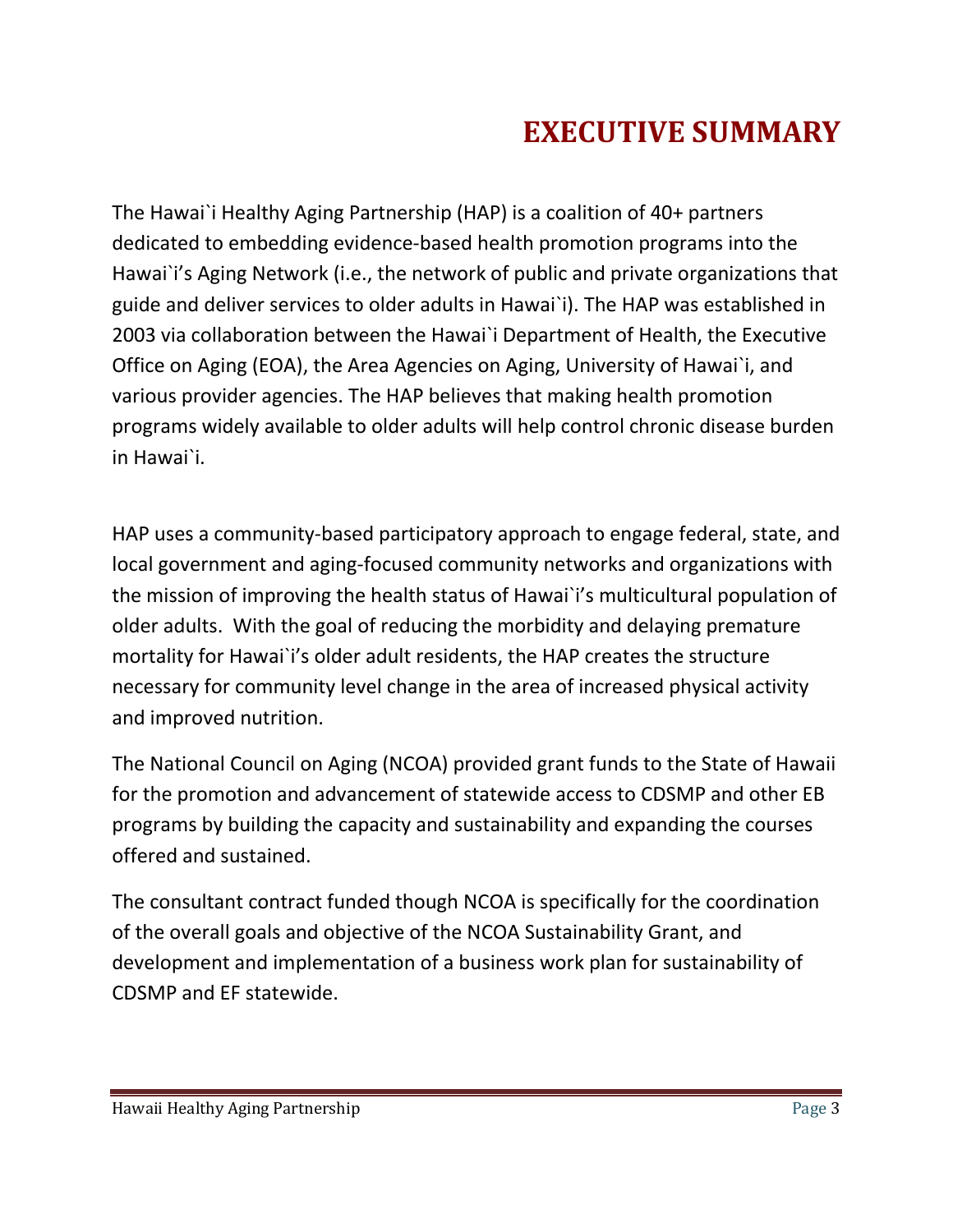HAP has accomplished much to date under a relatively **decentralized** model of functioning reaching over 1300 individuals statewide. 74 individuals have completed the master level training as well as 97 lay leaders.

While maintaining fidelity different counties and different providers have piloted the Chronic Disease Self-Management Program (CDSMP) and EnhanceFitness (EF) program in different ways. Some have charged, some have offered it for free and some have asked for a suggested donation. Different promotional materials have been developed using different names for CDSMP, and different individuals have delivered the services ranging from state and county employees to nonprofit staff to volunteers.

The University of Hawaii contract staff has done an excellent job of not only capturing data but the promoting and reinforcing of fidelity in implementation. Alu Like has been a consistent statewide partner in offering technical assistance and in their participation.

Nevertheless the HAP membership is committed to both significantly expanding the program and to potentially garner direct and indirect financial support. The opportunities for ramping up the visibility, the participation of more individuals and for new partnerships and/or financial support is clearly there.

To that end the partnership is in the process of strengthening the leadership of the project by clarifying roles and development of a **hybrid model** of overall leadership. This will involve **Alu Like** assuming a more leading role and the use of working committees to develop recommendations for timelier implementation and execution. The State **EOA** will retain the overall responsibility for the project.

HAP is committed to exploring going forward the following options:

1. **Identify as best as possible all sources of revenue that are currently being invested in either CDSMP or EF. This is includes all Federal (AOA, NCOA, ARRA, CDC), State, County, donations, fees, OHA and especially in-kind costs of staff performing program work that is not being funding by the above sources as DOH staff, County staff, Child & Family Service etc.** This may be tracked on a monthly basis.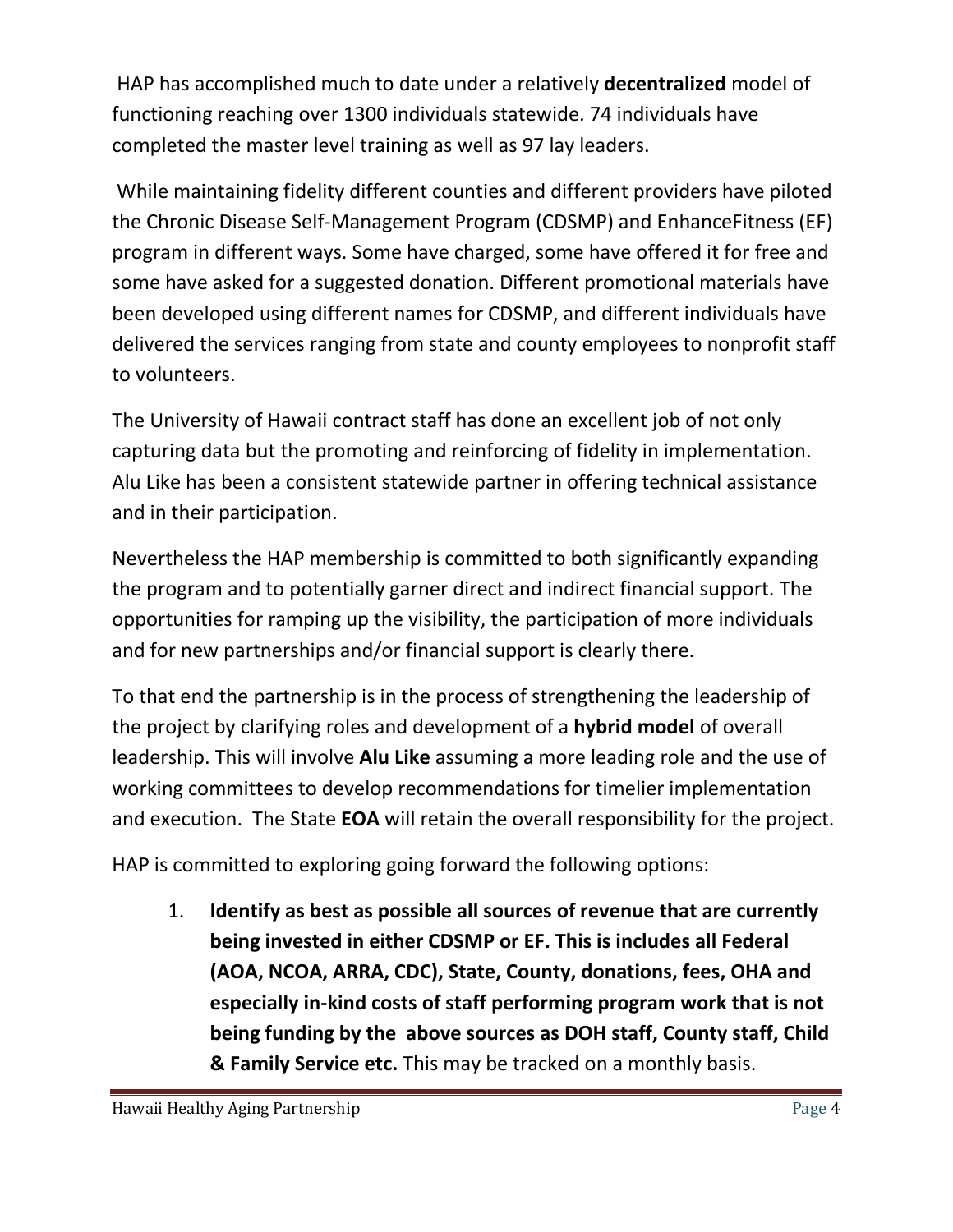- 2. **Identify all volunteer time that is being contributed and establish an approximate value.** This may also be collected on a monthly basis. This will help leverage potential philanthropic support.
- **3. Adopt "Better Choices Better Health" as the name for all CDSMP funded programs for both branding purposes and to take advantage of current and future marketing materials being generated by the National Council on Aging (NCOA). The current bamboo logo and tag line (Ke Ola Pono) may be retained for a uniform look, and common elements may be standardized on all promotional materials including brochures, posters, flyers, etc.**
- 4. **Commit to securing a state wide fiscal agent for purposes of receiving tax deductible financial and in kind donations. Create a representative advisory committee for overseeing distribution of the funds.**
- **5. Invest time and effort in recruiting and retaining EF instructors, CDSMP master trainers and/or lay leaders. This effort is equally as important as marketing and outreach.**
- 6. **Continue to use ADRC web site but also explore having Alu Like establish a separate Healthy Aging web site using the "skin" offered by NCOA.** Websites should cross-link or point to each other assuring visitors the maximum access to information**. Establish one statewide number to call for information**.
- **7. Consider adopting a common pricing strategy such as a "suggested donation" as the best approach and strategy of obtaining financial support from participants.** This method allows the flexibility for participants who may have limited funds as well as generates some ongoing revenue**. Actual cost for CDSMP is approximately \$60 a**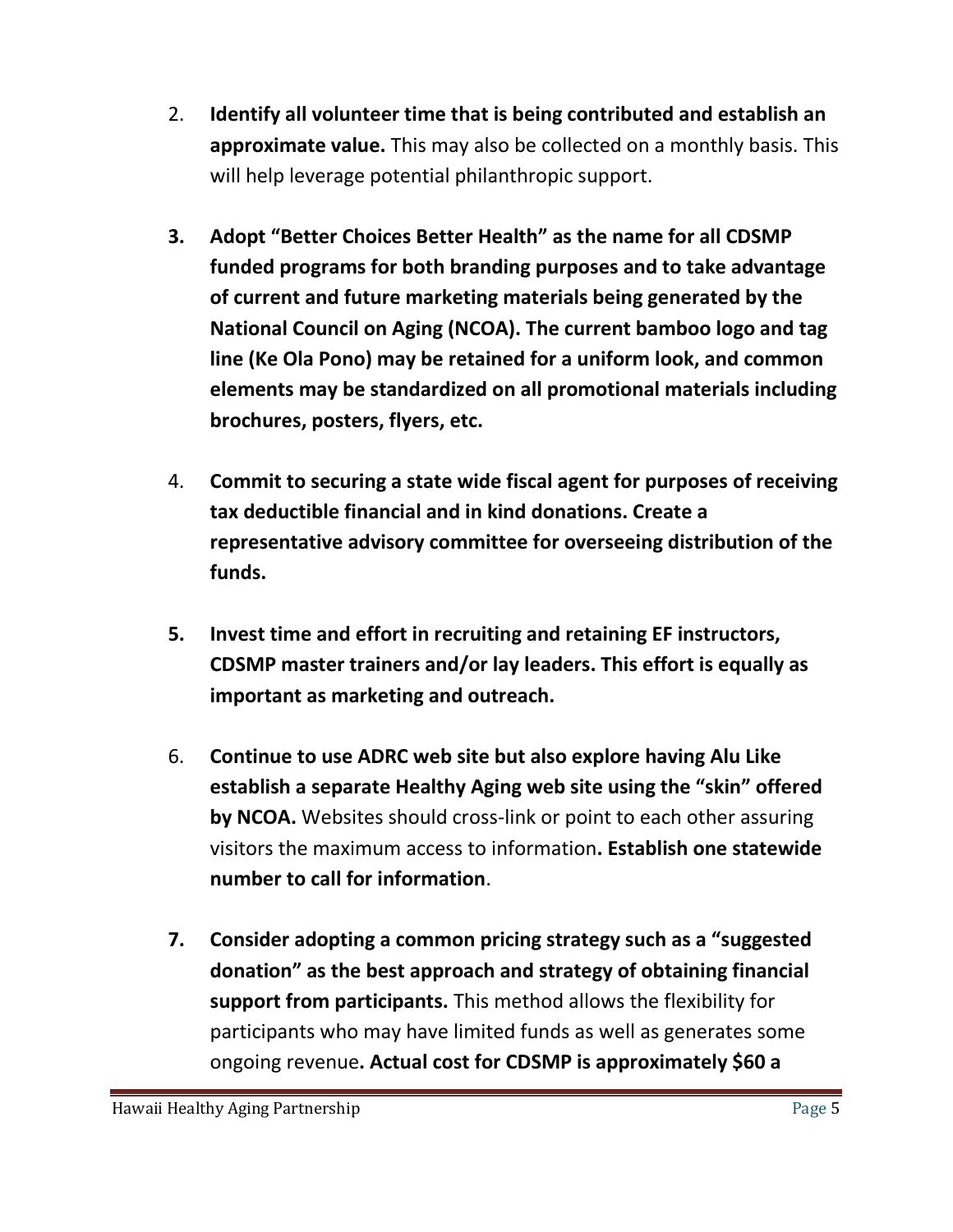**session or \$360 for the 6 week program. Consider suggested donation for EF as well.**

- 8. **Consider developing gift certificate opportunities to cover the cost of a class or the entire program for a parent, spouse, or tutu.** This approach may also be attractive to service clubs or other groups who have smaller amounts to contribute. These gift opportunities could be marketed as birthday, special thoughts and/ or anniversary gifts and be for individual sessions or for the entire programs.
- **9. Develop a menu of suggested compensation and/or recognition options for volunteers who deliver the programs such as stipends, the Federal mileage reimbursement rate or mileage cards, discount coupons, certificates, etc**
- **10. Complete cost benefit analysis so figures could be used in marketing and with funders.**

Timelines for achieving the above items and who individually should be involved in achieving them will be developed as the project selects which of the above options to adopt collectively.

**Unfortunately there is no common definition or understanding of what sustainability means**. For some states they have defined sustainability as CDSMP or EF minimally continues on in some fashion in their states through whatever venue possible once the Federal dollars have ended.

For other states the goal of sustainability it is to minimally replace current Federal dollars with other funds. And for other states it is to replace what Federal dollars have supported and then expand the overall investment of resources.

#### **Hawai`i HAP has decided to pursue replacing existing Federal dollars as well as expanding the investment of overall resources.**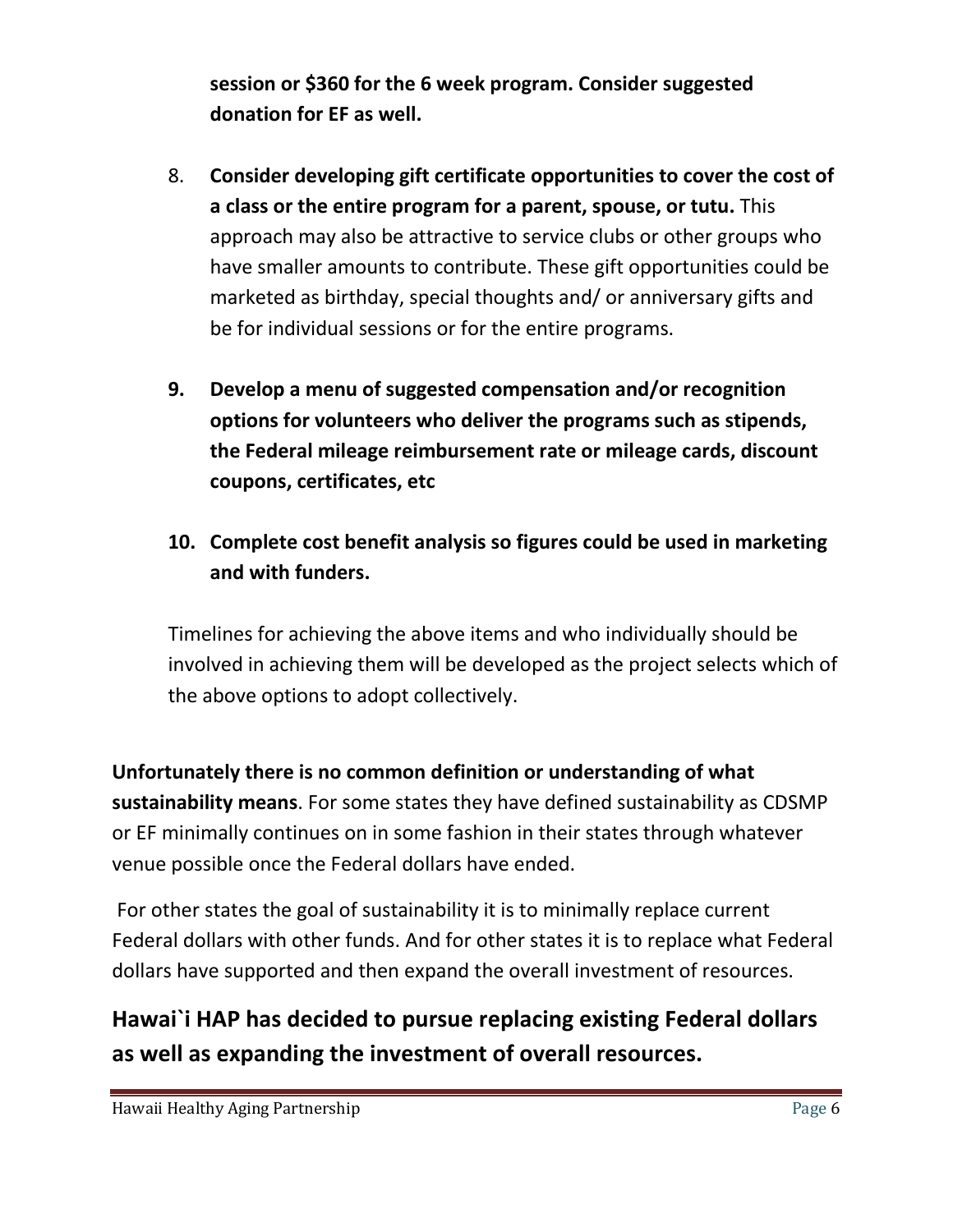## **CURRENT PROJECT ASSESSMENT**

#### <span id="page-6-1"></span><span id="page-6-0"></span>*Strengths:*

- 1. Diversity of members and settings in which services are provided
- 2. Commitment by partnership members including significant in-kind time
- 3. DOH/EOA partnership
- 4. University of Hawaii data and evaluation capability
- 5. Political support in Kauai, Big Island and Maui counties
- 6. Alu Like statewide program coordination
- 7. Continuity of leaders and members at the County level
- 8. NCOA partnership
- 9. Beginning diversity of funding
- 10. State funding for FY11 of \$125,000
- 11. ARRA Grants for CDSMP & EF June 2010 to May 2012
- 12. People like the programs!!

#### <span id="page-6-2"></span>*Weaknesses:*

- 1. Turnover of staff at the state level- unsuccessful attempts in year 2 in securing sustainability/marketing consultant
- 2. Turnover of team and lay leaders
- 3. Limited commitment and/or capacity to capture what is currently being invested in overall project by different revenue sources; Federal, State, County, fees, donations, in-kind time etc. and to make that transparent to the partners
- 4. No common name used to describe Chronic Disease Self-Management Program(CDSMP) and no one statewide number to call or web site to visit
- 5. Not as much attention given to EnhanceFitness (EF) program and its opportunities and impact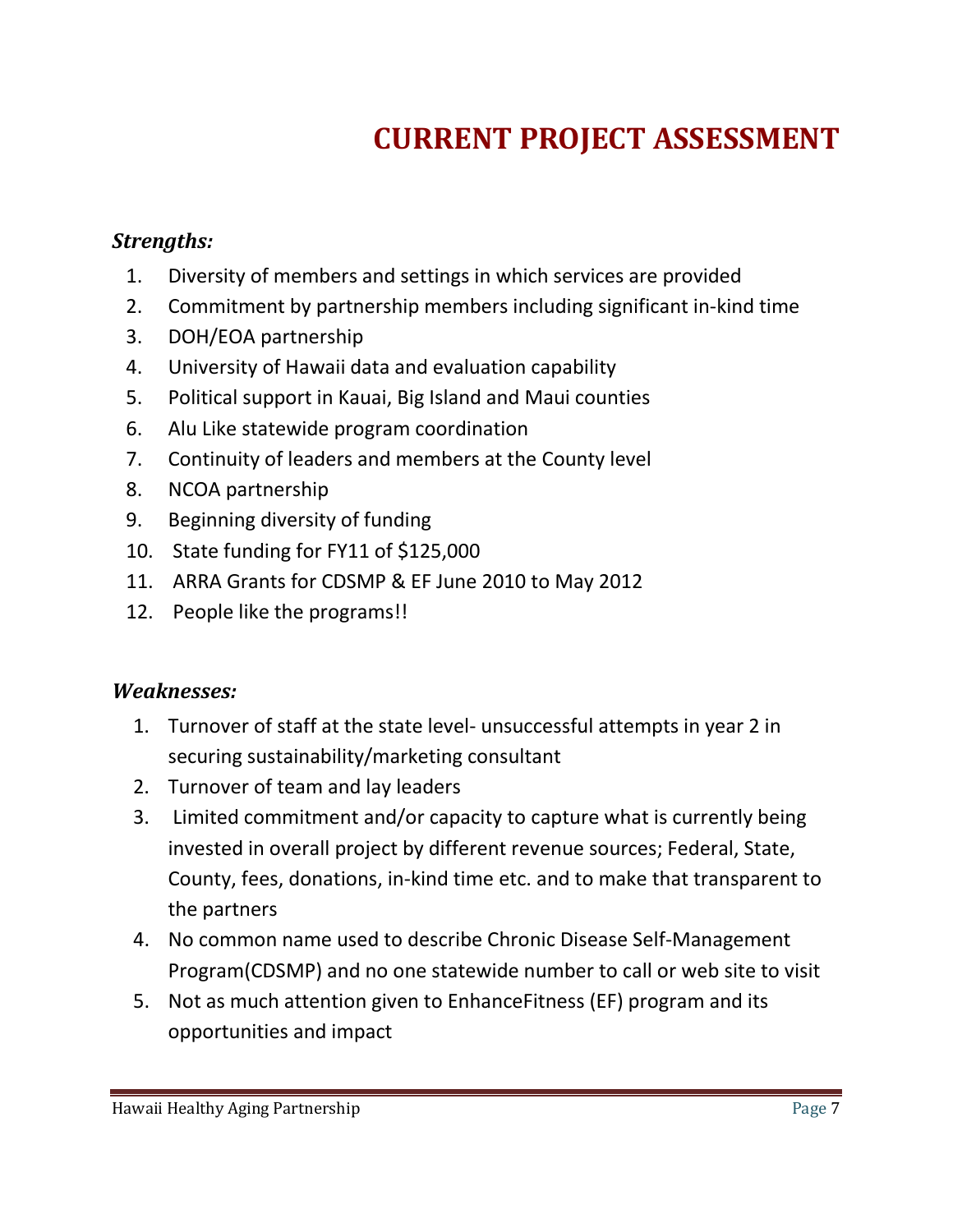- 6. Lack of clarity on authority or process to make decisions in such areas as branding, web site; fee charging, need for fiscal agent etc.
- 7. Cost/ benefit analysis has not been completed making private/or non-profit case for support quite difficult
- 8. Existing partnership members have limited time to devote to these programs given other duties
- 9. No statewide fiscal agent to accept financial or in-kind donations
- 10. Some participants are charged, some are asked for a donation and some are not asked at all for either.

# **SUSTAINABILITY PLAN**

<span id="page-7-0"></span>Hawaii has already invested efforts in sustainability that has achieved some results. The first strategy was to deliberately diversify the groups who would deliver the service. Currently programs are being delivered by state and county employees, nonprofit staff, volunteers, and private health providers.

Program champions have been identified and engaged in all four counties and most of them have continued to be actively involved since the beginning of the initiative.

DOH staff and staff of all four counties are now delivering services using dollars from other sources than these Federal grants. For example Kauai County and DOH support EF on Kauai. Child and Family Services support EF on Oahu and Kaiser supports CDSMP on Maui. The Office of Hawaiian Affairs has invested funds in Alu Like for CDSMP.

The FY 2011 State budget includes \$125,000 earmarked for the Healthy Aging Partnership.

We have adopted the goal of successful sustainability to be one of replacing Federal dollars and increasing the overall investment of resources.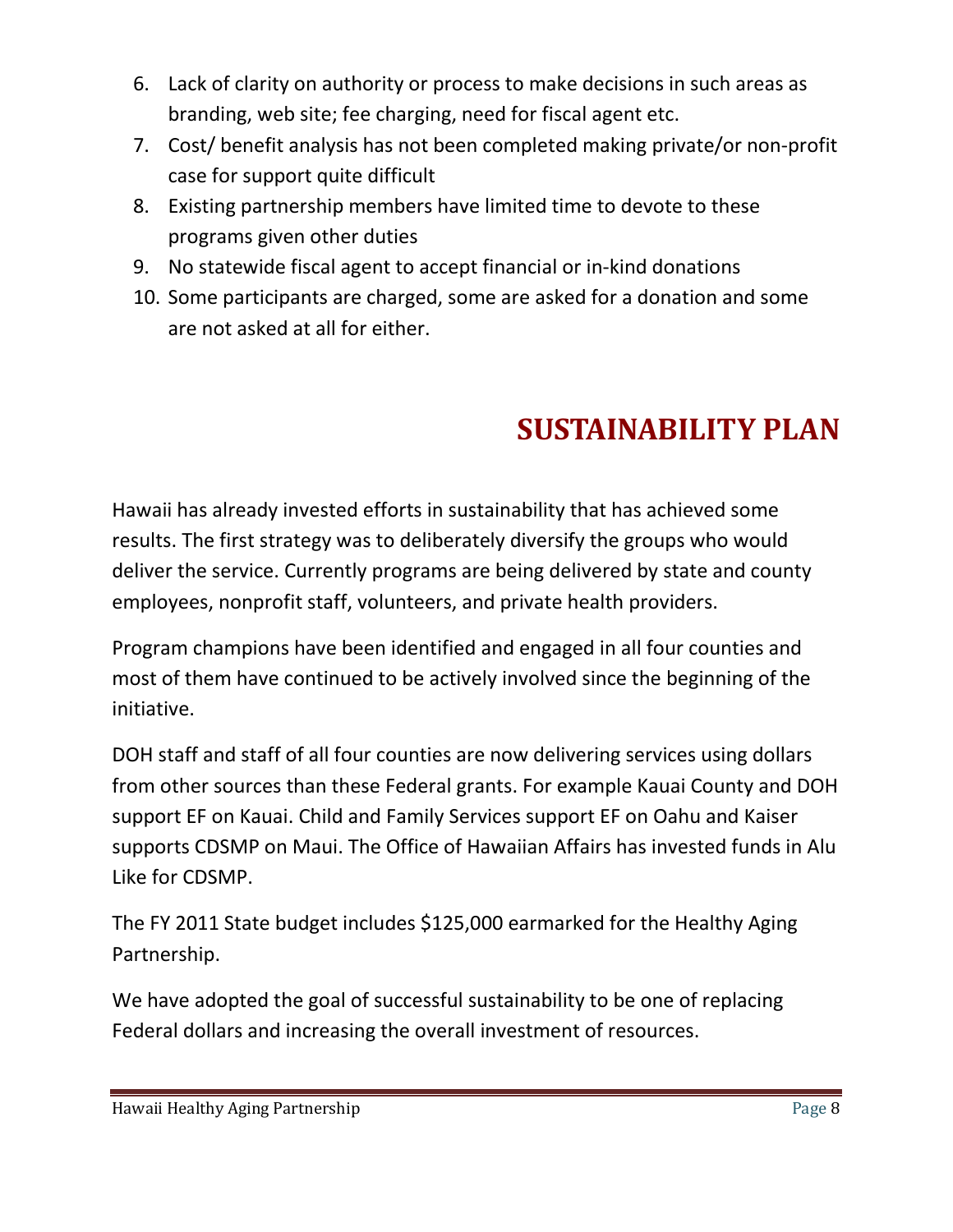### **SOURCES FOR SUSTAINABILITY**

<span id="page-8-0"></span>The following target resources are prioritized in the order that we believe should be pursued based on likely success.

#### <span id="page-8-1"></span>*Public Sources*

First and foremost, partners will focus on securing continuation and possible expansion of the **state of Hawaii's allocation of \$125,000 for healthy aging**. An organized effort using existing groups such as the Kupuna Caucus, AARP, HARA, Kokua Council, and PABEA will be pursued **immediately** by the partners along with their local advisory councils and other stakeholders.

With the election this year a new state administration comes on board. This presents an opportunity to increase the awareness and importance of healthy aging and for making the case for retaining and expanding the state's investment in this effort.

#### **Ongoing support from the State of Hawaii will also likely increase our odds of securing individual County funds and other nongovernmental funds**.

With a positive track record already established statewide we believe **"gentle pressure relentlessly applied"** will achieve success in retaining this allocation by the state and potentially expanding it.

The second target area to pursue will be **local County support**. Some counties are farther along in this effort. Capitalizing on local successful implementation of programs and increasing participant satisfaction and testimony and using some of the same advocacy efforts used to garner statewide support, we should be able to obtain some ongoing local funding as well.

**The work on these first two targets will begin immediately and all HAP members will play a role over the next 9 months.**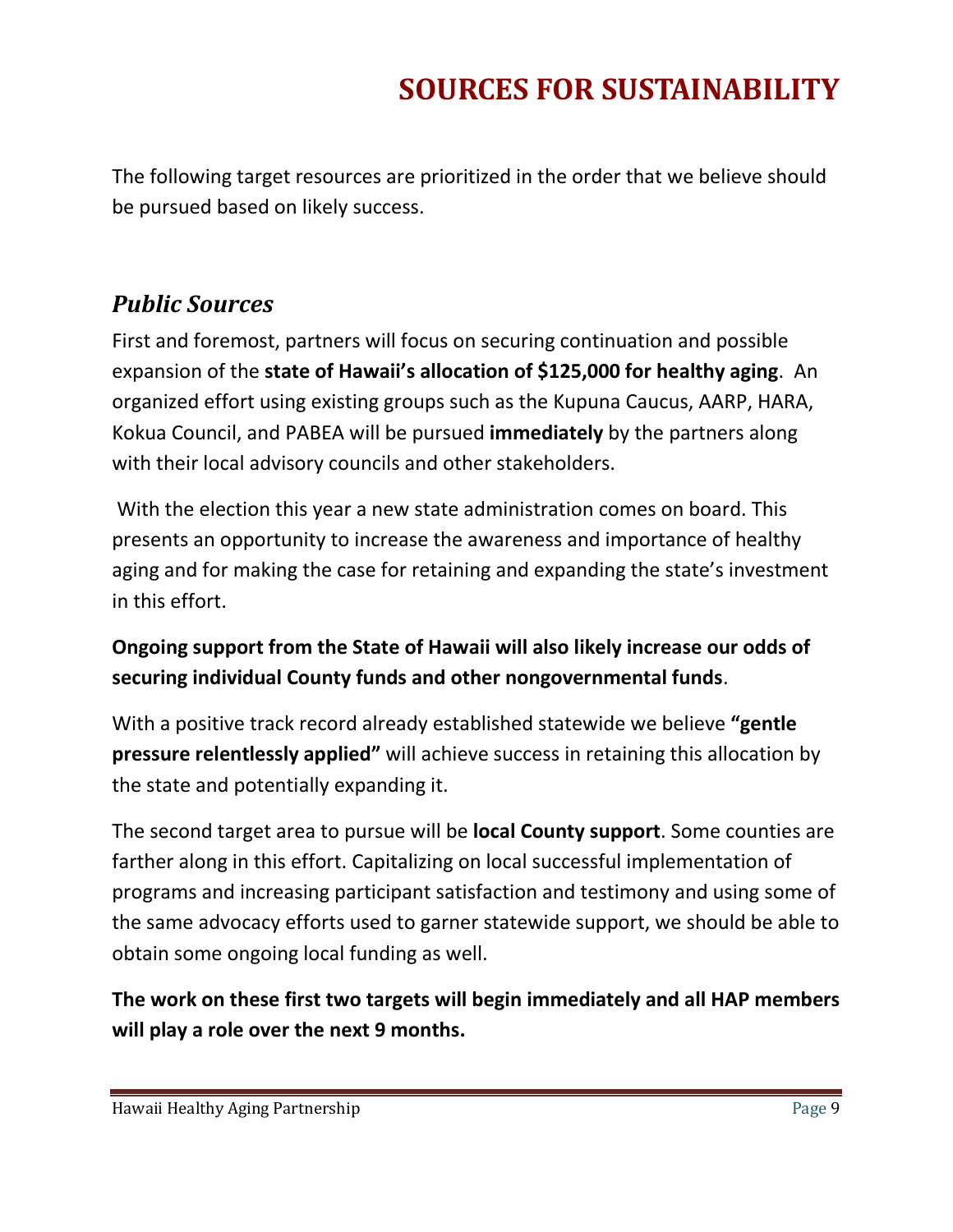The third public target is to continue to strengthen the relationship with the state **Medicaid** office. There is a good beginning towards this effort. Minimally there is the opportunity for more exposure of the programs and possible referral of participants. As time goes on, the potential for getting a Medicaid waiver for reimbursement will also be explored. The odds will increase for this outcome once other states are successful in getting a waiver. **EOA and DOH staff will take the lead on this effort along, with the state wide coordinator, and will meet regularly with Medicaid staff.**

The fourth recommended target will be possible alignment with the **tobacco settlement funds**. It may be a long shot but this potential will be explored. **DOH staff will take the lead in this effort.**

Finally we will continue to be on the lookout for any **Federal resources** that may emerge through **AOA, NCOA, CDC, and/or Public Health**. Given the seniority of our current Senatorial delegation Hawaii is well positioned to leverage any potential initiatives that may emerge. **EOA, DOH and University of Hawaii staff will be the leads in identifying possible opportunities in this realm.**

#### <span id="page-9-0"></span>*Philanthropy Sources*

**The potential success for securing direct and indirect financial resources from philanthropic sources does require the achievement of the first 4 recommendations in the executive summary i.e. identification of ongoing overall revenue and volunteer contributions, a commitment to an uniform brand and look, and the securing of a fiscal agent that can receive tax deductible contributions.**

With these elements in place the sustainability/marketing consultant (SMC) will take the lead in approaching first the following companies for in kind donations of food snacks, water and appropriate paper supplies**.** The companies targeted to approach during the months of **December and January are Costco, Safeway, Foodland, Times, Wal-Mart/Sam's Club, Walgreens and Longs/CVS.** Each of these companies also has the capacity to give dollars but we will first secure in kind contributions as a way to establish a relationship.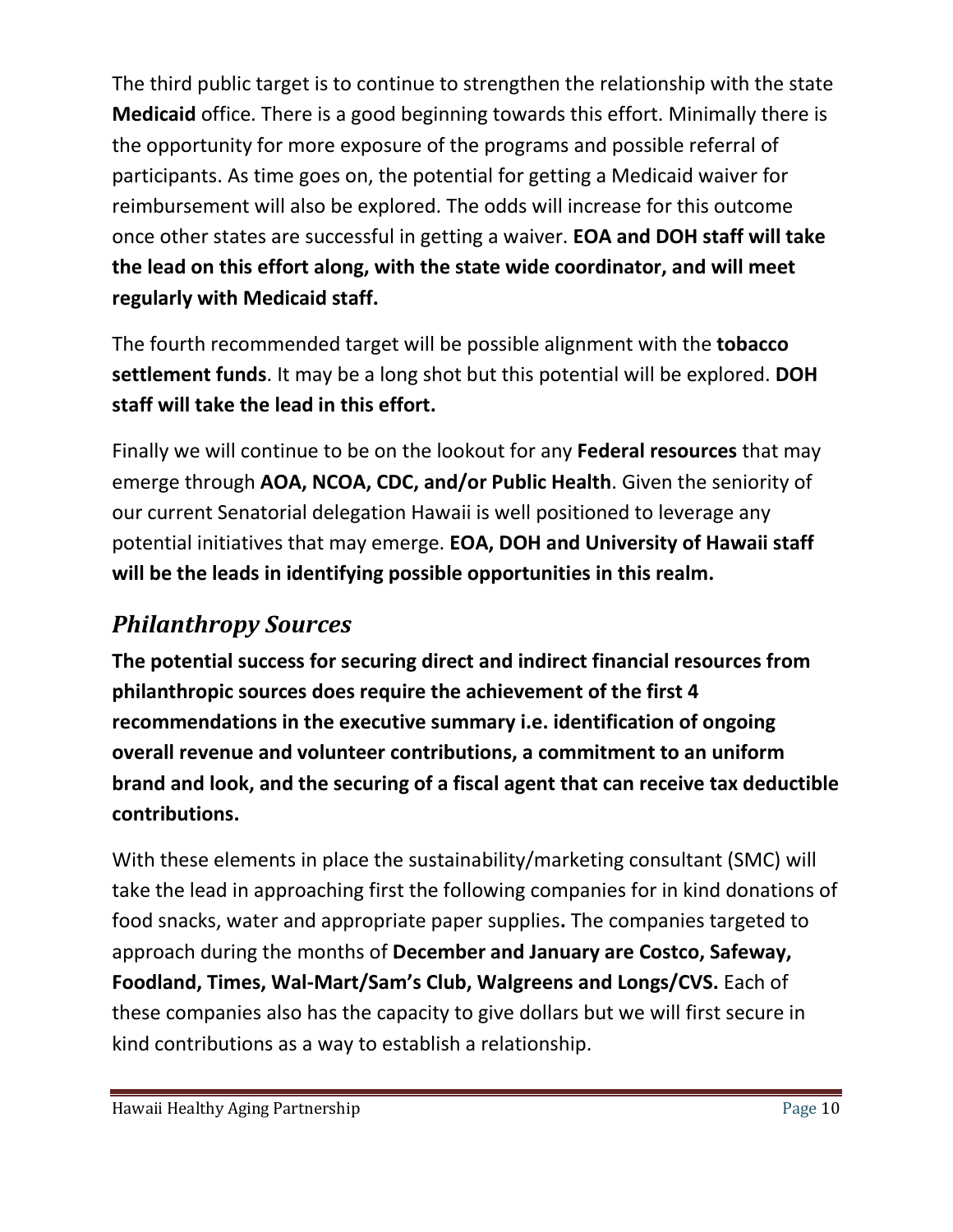The HAP members will consider **establishing a gift certificate program.** HAP members will be encouraged to share this new opportunity with whomever and wherever they can.

The SMC will approach **First Hawaiian Bank foundation in December** as to underwriting the marketing materials statewide for the programs. First Hawaiian is currently a major sponsor for the Forever Young awards program in Oahu. If not this organization there are other possible companies that may be willing to underwrite this cost.

Next the SMC will follow up in **December** with **Hawaiian Electric Co** in Oahu about the potential of offering Better Choices Better Health to their active and retired employees statewide. (HAP would need to establish a price to charge employers for this training.)

Assuming success the SMC will follow up with the company's contribution department to explore direct financial support and then begin to actively reach out to other Human Resource directors of companies such as **Bank of Hawaii, Island Insurance, and Outrigger Hotels and others** to explore their willingness to support programs for their active and retired employees. **This later effort would unfold over the 6 to 8 months.**

With marketing materials in hand the SMC and HAP members will explore **direct financial support from Rotary and other service clubs** who may be interested in supporting local initiatives in their communities.

Alu Like and other possible HAP members will reach out to the **Office of Hawaiian Affairs and the Native Hawaiian Health Care System** for further financial investment and/or support in promoting the programs. **The suggested timeline for this would be late 2010 or early 2011.**

The SMC will potentially submit grant applications **in December to HMSA and Hawaii Community Foundations** for statewide support of program efforts.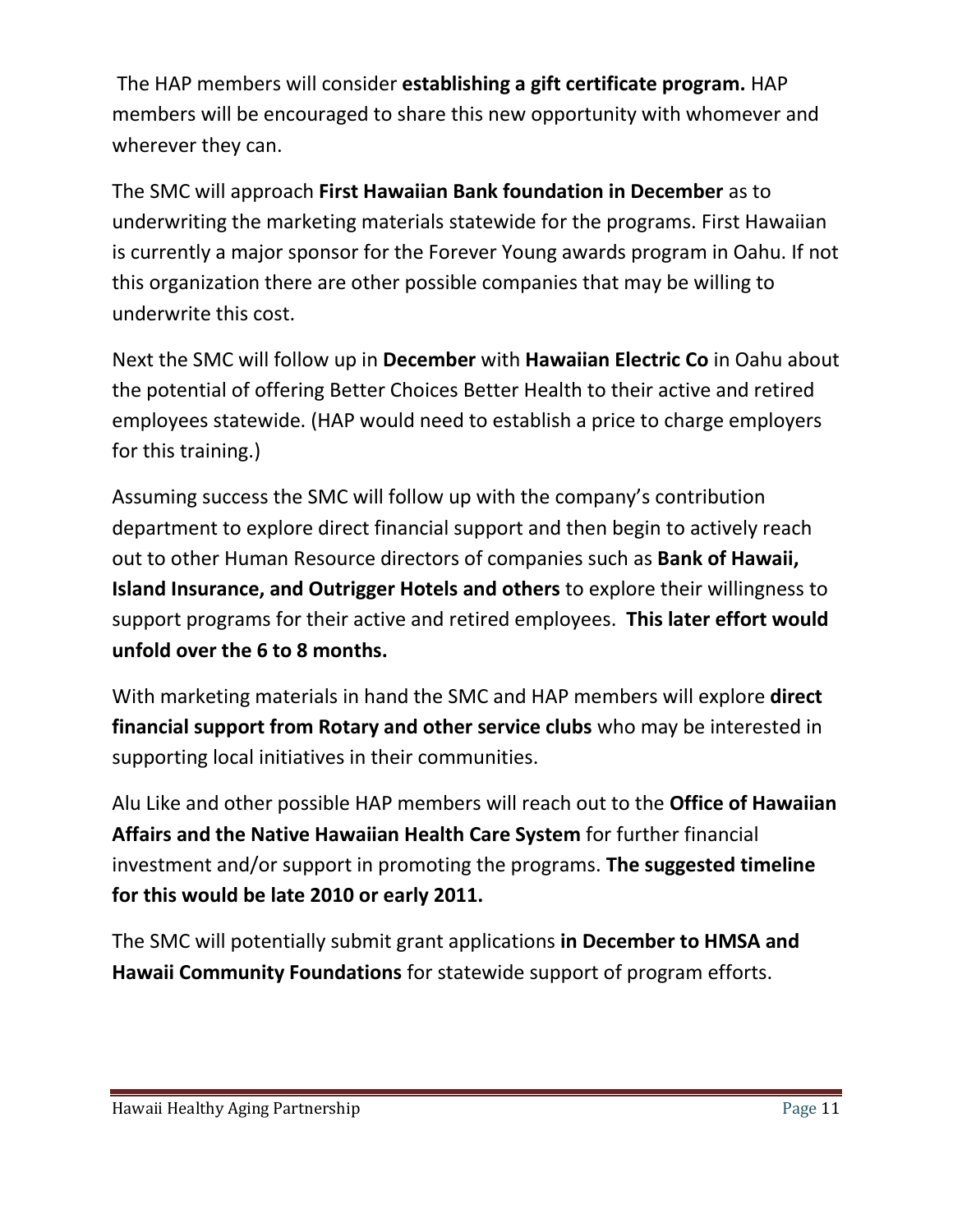## **MARKETING PLAN**

<span id="page-11-0"></span>The proposed marketing plan also assumes that most if not all of the 10 items identified in the executive summary are endorsed and achieved.

**Our definition of marketing is any activity undertaken to promote the programs (CDSMP & EF) to participants either directly or through organizations that either help promote or deliver the programs. It also includes any activity that helps recruits volunteers to be trained to help provide the service.**

As indicated earlier, some states have taken the position of primarily targeting organizations and AAAs to voluntarily adopt the programs as a core sustainability approach. However we have included this activity under marketing and not sustainability.

Similar to the sustainability section, we have listed the target groups in order of priority for impact and probable success.

The number 1 group we will continue to market the programs to will be in the health arena. This includes **the 14 Community Health Centers including the Koolauloa Wellness Center and the 5 Native Hawaiian Health Care Systems. A partnership with Hawaii Primary Care Association could help facilitate this.**

We will look to **HAP members to identify best ways that the SMC can assist HAP members in that outreach**. For the most part we are confident that individual members already have contacts with these groups, and it is a matter of available time as to when the groups are best approached.

The next group we will target will be four unions, **HGEA 44k members, ILWU Local 142- 18k members, HSTA -13k members, and Local 5 -10k members**. Each of these unions offers educational programs for their members both active and retired. We will plan to get the sponsorship of one or more of the unions for programs for their members.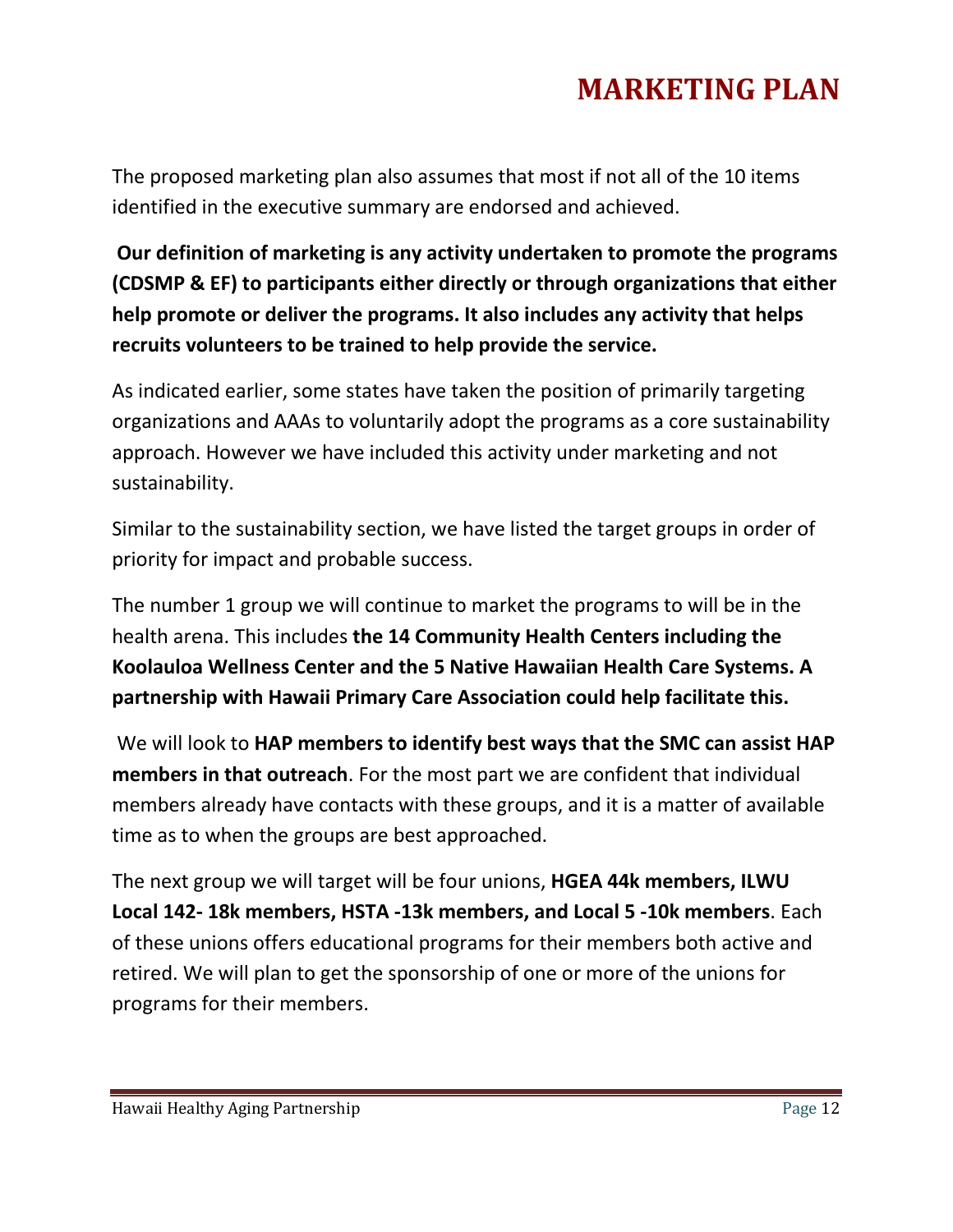**Where HAP members have relationships with key leaders in these unions we will have HAP members reach out to these leaders and will use the SMC when appropriate. In absence of these relationships the SMC reach out independently.**

Assuming the union participants appreciate the value of the programs as much as other participants have to date, we can use this support to help advocate for the health plans, namely **HSMA, Kaiser, Aloha Care and/or OHA** to incorporate these programs into their plans either directly or through reimbursement. Parallel to this strategy the SMC will reach out and encourage **HSMA, Kaiser, Aloha Care and/or OHA to adopt our evidence based programs as well as Queens Health Systems, Hawaii Pacific Health and the Office of Veteran Affairs.** Target time would be in early 2011.

HAP members as time allows will continuously to reach out to **Senior Housing, Senior and Community Centers, and Independent Living facilities** as locations for sponsoring and offering the programs. HAP members will decide which organizations and who in those organizations should be approached and the order to approaching the organizations. HAP members with connections will initiate the contact and the SMC will be available as well when called upon.

The project already has good relationships with a number of **nonprofit organizations** including Child and Family Service, Kokua Kalihi Valley, Alu Like, and Lanakila Pacific. There are other organizations that may be interested in partnering with one or both of our programs.

The organizations that may be interested include **American Heart Association, American Diabetes and Arthritis Associations, YMCA, Catholic Charities, and the Easter Seals.** Some HAP members already have relationships with these organizations and some have explored the possibility of partnership. Where there is no current relationship the SMC will begin to reach out in December and early January.

Another growing target for marketing is the **recruitment of volunteers** to both provide the service and to assist in the many activities it takes to conduct the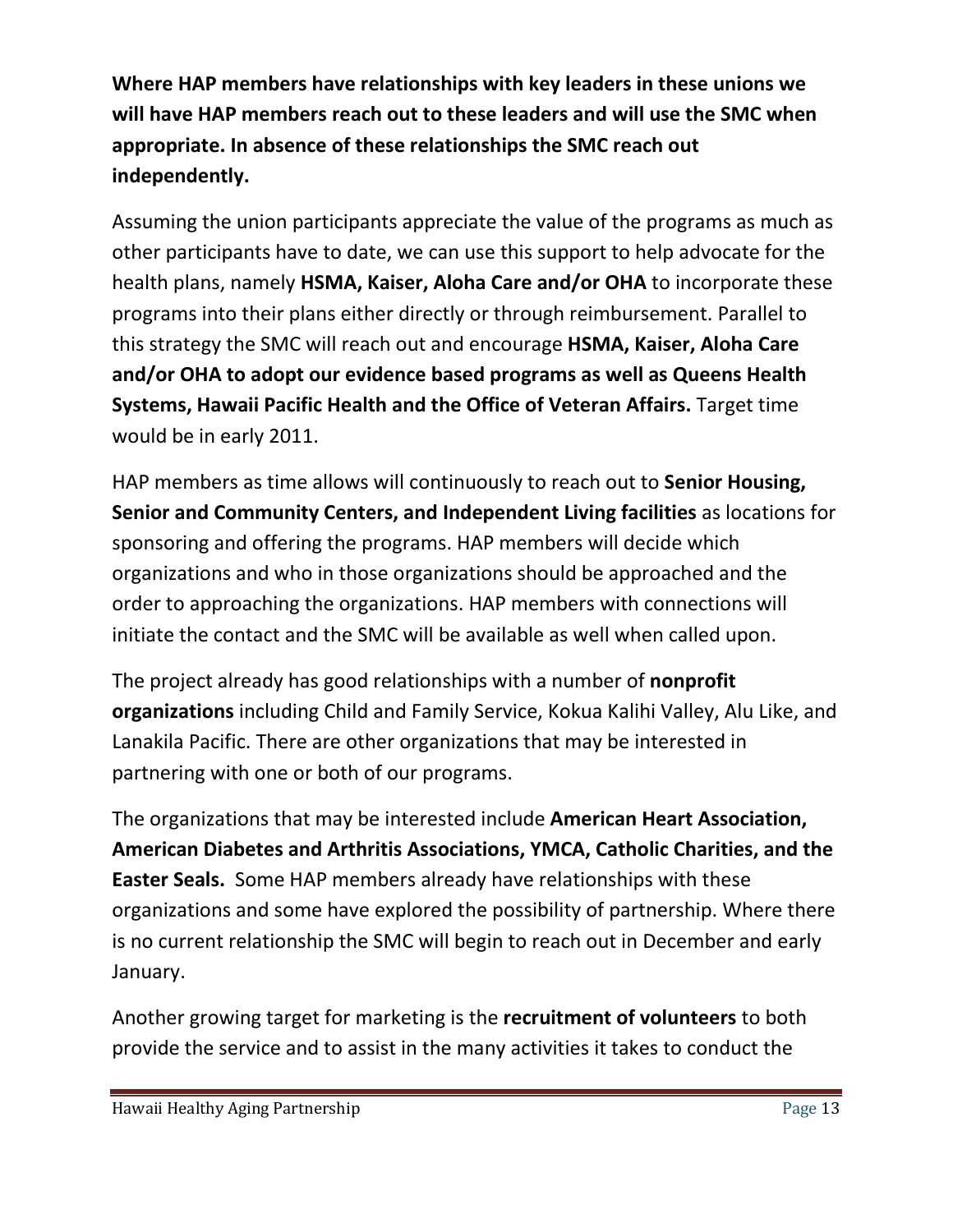trainings. Some Counties and nonprofits have started using this strategy including using local RSVP programs. In Oahu, the RSVP program is being transferred from the State to the County. This presents a unique opportunity of establishing of partnership right from the beginning for our Oahu efforts. **EAD would be the obvious lead for this opportunity.**

Some states have had some success tapping into the Federal **Senior Community Service Employment Program (SCSEP),** and we may want to explore this as well on a pilot basis in one or more Counties. HAP members will be surveyed as to who should be approached first.

The SMC will explore in November and December with representatives from **Kapiolani Community College's (KCC) Kupuna Education Center** their possible interest in being the lead ongoing trainer of team and/or lay leaders. They have the infrastructure and history of doing training, are familiar with our initiative and our members, and have working relationships with other community colleges on the neighbor islands.

With the achievement of a **statewide look, web site and phone number, opportunities** for **media exposure** will be explored. The SMC will plan to reach out to local television stations **KGMB (Genius of Aging), KHON (Elder hood Project), Olelo and PBS Hawaii before the end of the calendar year** to investigate public service announcements (PSAs) **or** interest in sponsorship as well as radio stations. Media outreach will also be explored for earned media (articles) with Honolulu Star Advertiser and Pacific Business News. Local efforts will also continue.

A few other organizations are worth cultivating. They include the **Hawaii Medical Association, the John Burns School of Medicine, and University of Hawaii Osher Institute of Life Learning**. The SMC will reach out to all three in early 2011.